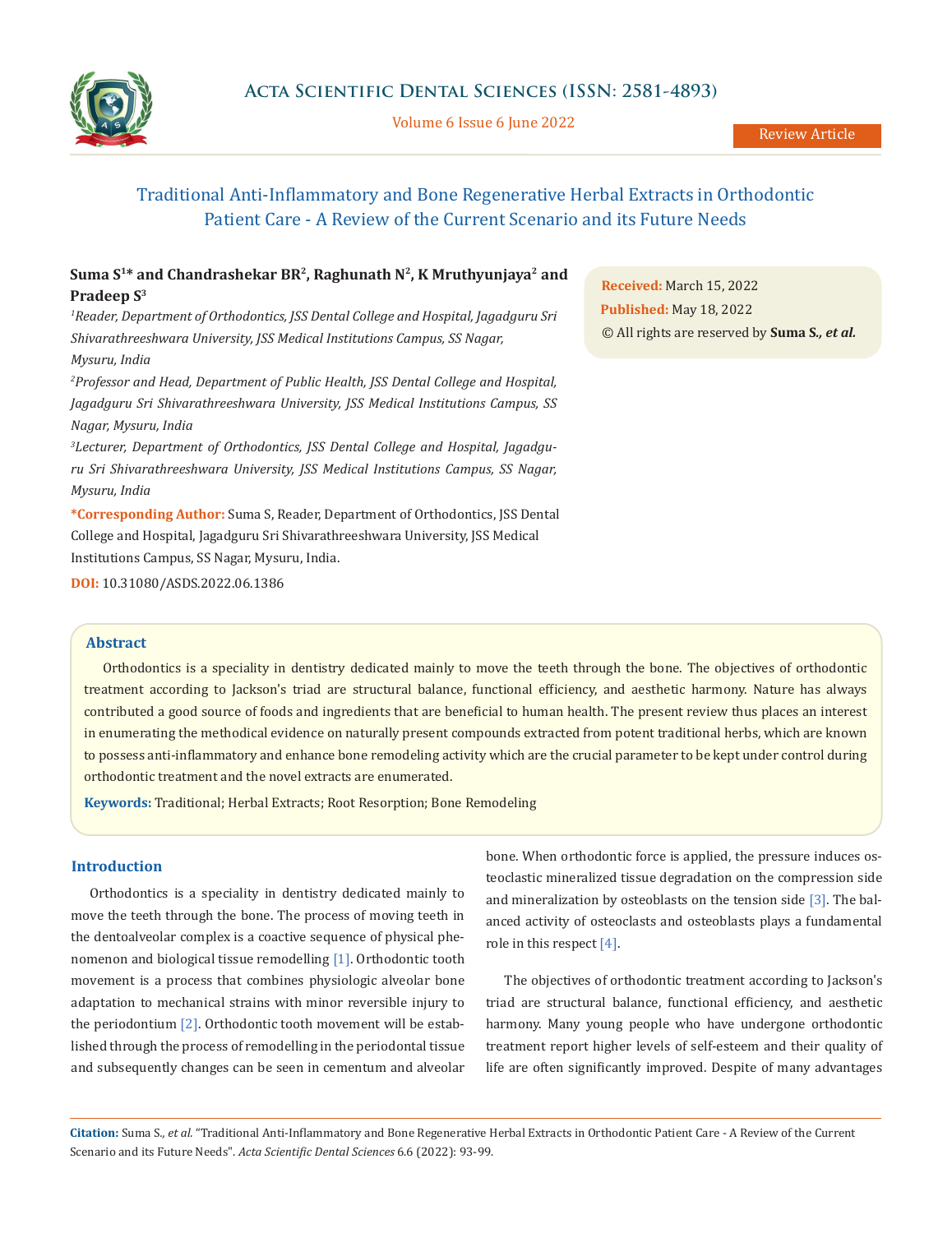this procedure, can also cause problems like decreased stability of the teeth, reduced marginal attachment and resorption of root structure as well as underlying alveolar bone as a side effect [5]. External apical root resorption (ARR) is an undesirable complication of orthodontic treatment, which results in permanent loss of tooth structure from the root apex  $[6]$ . It is caused when extreme orthodontic force is applied which brings sterile inflammation, results in cell free zone in the periodontium, eventually causes removal of superficial root cementum and subsequently the underlying dentin and alveolar bone [7]. Previous studied have reported that, about 80% of subjects, who undergo orthodontic treatment may represent with some amount of apical external root resorption  $[8]$ .

Numerous research studies have explored risk factors associated with ARR in an effort to understand underlying mechanisms and develop prevention strategies and treatment methods. These studies suggest that the aetiology of ARR is multifactorial and includes patient-related and treatment-related risk factors. ARR is associated with a variety of patient-related risk factors that include age, gender, severity of malocclusion, tooth and root morphology, as well as systemic conditions such as allergy, asthma, and alcoholism. Among the treatment-related risk factors for ARR, magnitude of orthodontic force, direction of tooth movement, and apical displacement are important factors [9].

Diagnosis of ARR is done both radiographically and by quantitative assessment of biomarkers. The radiographic diagnosis includes conventional two-dimensional (2D) radiographs like intra oral periapical radiographs, Orthopantomography, Lateral cephalography and digital radiography. However, ARR affects all dimensions of root surface therefore the use of 2D radiographs will have limited application as the true extent of ARR might be mis estimated due to magnification errors and problematic repeatability [10]. With the introduction of Cone beam computed tomography (CBCT) to the dentistry, it enables accurate quantification of both linear and volumetric ARR measurements and compensates for changes in root position or angulation during orthodontic treatment. On the other side, substantial increased radiation dose during the use of CBCT when compared to 2D radiographs and same might be as much as 15-fold difference between a low-dose and a high-resolution protocol with the same field of view  $[11]$ .

The other indicator for ARR is to measure the bone biomarkers. Bone biomarkers are biomolecular substances formed during the process of bone remodelling which can be categorized into three subdivisions like bone formation biomarkers, bone resorption biomarkers and regulators of bone turnover. Detections of bone metabolism have been studied with the biomarkers of enzymes, proteins and by-products during the bone remodelling process [[12-](https://biomarkerres.biomedcentral.com/articles/10.1186/s40364-017-0097-4#ref-CR12)14]. The bone formation biomarkers are total alkaline phosphatase (ALP), bone-specific alkaline phosphatase (BALP), osteocalcin (OC), procollagen type 1 N-terminal propeptide (P1NP) and procollagen type 1 C-terminal propeptide (P1CP). The bone resorption biomarkers are hydroxyproline (HYP), hydroxylysine (HYL), deoxypyridinoline (DPD), pyridinoline (PYD), bone sialoprotein (BSP), osteopontin (OP), tartrate-resistant acid phosphatase 5b (TRAP 5b), carboxy-terminal crosslinked telopeptide of type 1 collagen (CTX-1), amino-terminal crosslinked telopeptide of type 1 collagen (NTX-1) and cathepsin K (CTSK). The regulators of bone turnover are receptor activator of NF-kB ligand (RANKL), osteoprotegerin (OPG), dickkopf-1 (DDK-1) and sclerostin. These biomarkers are useful to provide the early assessment of osteoporosis when the BMD measurement of DXA does not offer enough information to make the diagnosis [15].

The conclusions from many studies revealed that active orthodontic force will have greater impact on root resorption. Hence the repair process of root resorption takes place only after the completion of active orthodontic treatment. The process of repair of cementum after orthodontic treatment is more or less similar to early cementogenesis, Owmann Moll., *et al*. summarized the histological stages of repair level as follows [16-18]

- **• Partial Repair:** Part of the surface of the resorption cavity is covered with reparative cementum (cellular or acellular cementum).
- **• Functional Repair:** The total surface of the resorption cavity is covered with reparative cementum without the re-establishment of the original root contour (cellular cementum).
- **• Anatomic Repair:** The total surface of the resorption cavity is covered with reparative cementum to an extent such that the original root contour is re-established.

Whereas Cheng., *et al.* found that resorption continued for 4 weeks after the stop of the orthodontic force. After four-week light force application which was followed by 4-week retention, there was continuous and regular repair, while most of the repair oc-

**Citation:** Suma S*., et al.* "Traditional Anti-Inflammatory and Bone Regenerative Herbal Extracts in Orthodontic Patient Care - A Review of the Current Scenario and its Future Needs". *Acta Scientific Dental Sciences* 6.6 (2022): 93-99.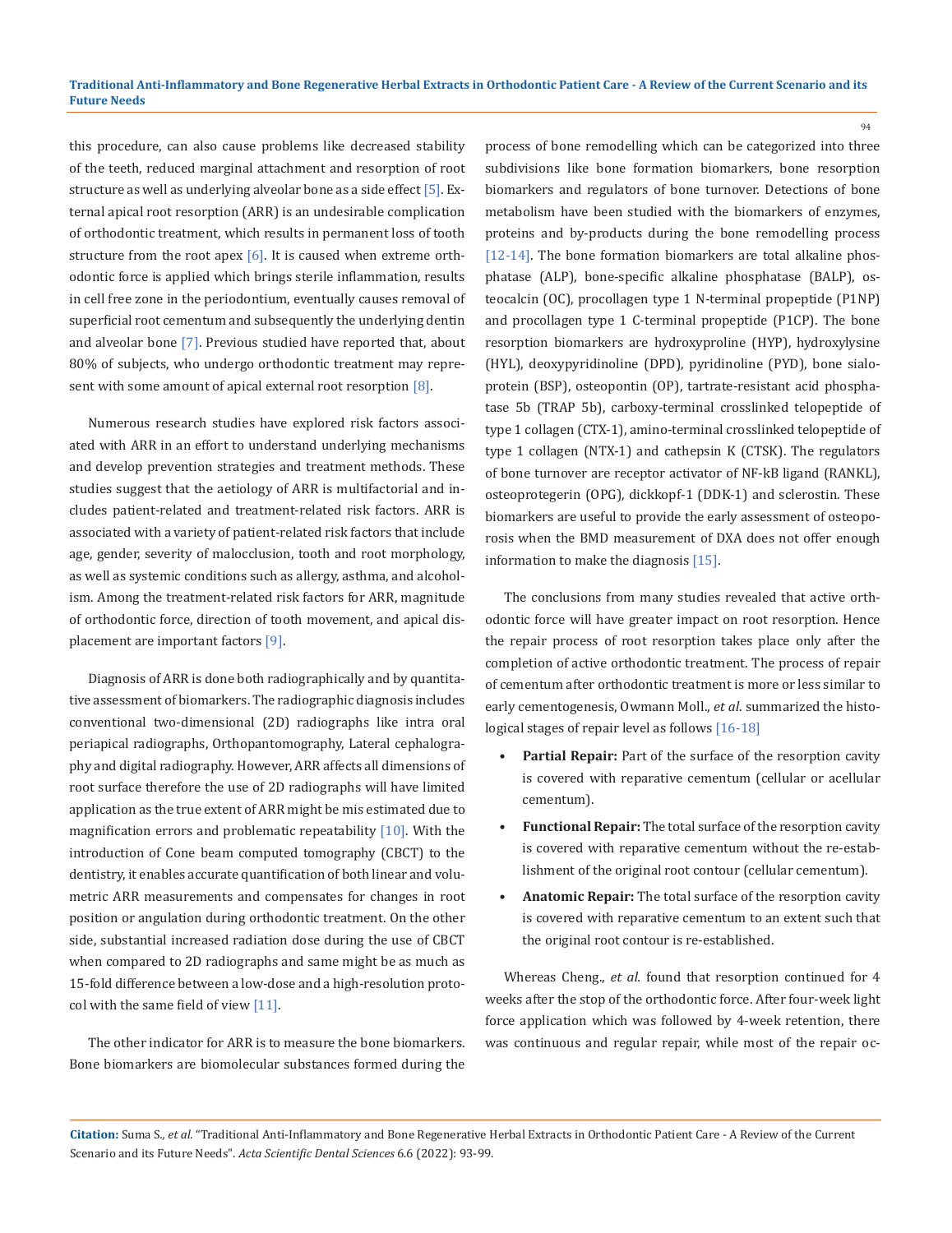## **Traditional Anti-Inflammatory and Bone Regenerative Herbal Extracts in Orthodontic Patient Care - A Review of the Current Scenario and its Future Needs**

curred where the heavy force was applied in 4 weeks, which was followed by the 4-week retention [19].

Clinicians must conduct a detailed history and investigate probable predisposing factors and clinical problems before beginning treatment. Because root resorption is a concern for doctors, they must inform patients and their parents about the potential repercussions of orthodontic treatment. According to research, orthodontic patients are more prone to experience root resorption. It's critical to comprehend the role of orthodontics in root resorption. Despite breakthroughs in the genetic basis of bone resorption, therapeutic advances in bone resorption care have yet to be revealed. To further understand the biology, identification, and treatment of this unwelcome consequence, large-scale multi-center clinical research are required [20,21].

## **Novel traditional herbal extracts as a remedy for passable bone remodeling and root repair**

Nature has always contributed a good source of foods and ingredients that are beneficial to human health. Presently the researchers and clinician are increasingly focusing on the research which includes herbal extract to swap synthetic compound products, which are largely considered to have adverse reactions like toxic and carcinogenic effects. The green extraction of those compounds from their herbal reassets and the dedication in commercialized merchandise had been tremendous demanding situations for researchers. The present review thus places an interest in enumerating the methodical evidence on naturally present compounds extracted from potent traditional herbs, which are known to possess anti-inflammatory and enhance bone remodeling activity which are the crucial parameter to be kept under control during orthodontic treatment and the novel extracts are enumerated in table 1.

| Sl no. | <b>Plant (Family)</b>                                     | <b>Parts used</b>     | <b>Extract</b>               | <b>Immunomodulating</b><br>properties                                                   | <b>Native Place of the</b><br>plant                                        |
|--------|-----------------------------------------------------------|-----------------------|------------------------------|-----------------------------------------------------------------------------------------|----------------------------------------------------------------------------|
| 1.     | Astragalus<br>membranaceus<br>(Fabaceae)                  | Roots                 | MeOH extract                 | Inhibits production of IL-6 and<br>$IL-12$                                              | Northern hemisphere.<br>It is native to Mongolia,<br>Korea and China.      |
| 2.     | Cimicifuga racemosa<br>(Ranunculaceae)                    | Roots and<br>rhizomes | Iso-propanolic<br>extract    | Suppresses TNF- $\alpha$ production                                                     | North America.                                                             |
| 3.     | Cryptolepis buchanani<br>(Asclepiadaceae)                 | Roots                 | Ethanolic extract            | Stimulates delayed type<br>hypersensitivity reaction and<br>humoral antibody production | Indian subcontinent                                                        |
| 4.     | Curcuma longa<br>(Zingiberaceae)                          | Rhizome               | Ethanolic extract            | Decreases levels of TNF- $\alpha$ , IL-1<br>and IL-6                                    | Indian subcontinent and<br>Southeast Asia                                  |
| 5.     | Cissus quadrangularis<br>(Vitaceae)                       | Stem                  | Ethanolic extract            | Increases phagocytic index and Bangladesh, India and Sri<br>serum immunoglobulin levels | Lanka.                                                                     |
| 6.     | Commiphora molmol<br>(Burseraceae)                        | Resins                | Ethanolic extract            | Reduce production of<br>prostaglandins &increase IL6                                    | Arabian Peninsula and<br>Africa                                            |
| 7.     | Drynaria baronii/<br>Drynaria fortunei<br>(Polypodiaceae) | Rhizome               | Aqueous and<br>MeOH extracts | Reduces expression of RANKL<br>and NF- $\kappa\beta$                                    | East Asia, Southeast Asia,<br>Australia, Africa, South<br>Asia and Oceania |
| 8.     | Epimedium leptorrhizum<br>(Berberidaceae)                 | Leaves                | Aqueous extract              | Anti-inflammatory by inhibit-<br>ing the production of NO, IL-1 $\beta$<br>and IL-6.    | China                                                                      |

**Table 1:** Novel Traditional herbal extracts which possess bone and root healing during orthodontic treatment.

**Citation:** Suma S*., et al.* "Traditional Anti-Inflammatory and Bone Regenerative Herbal Extracts in Orthodontic Patient Care - A Review of the Current Scenario and its Future Needs". *Acta Scientific Dental Sciences* 6.6 (2022): 93-99.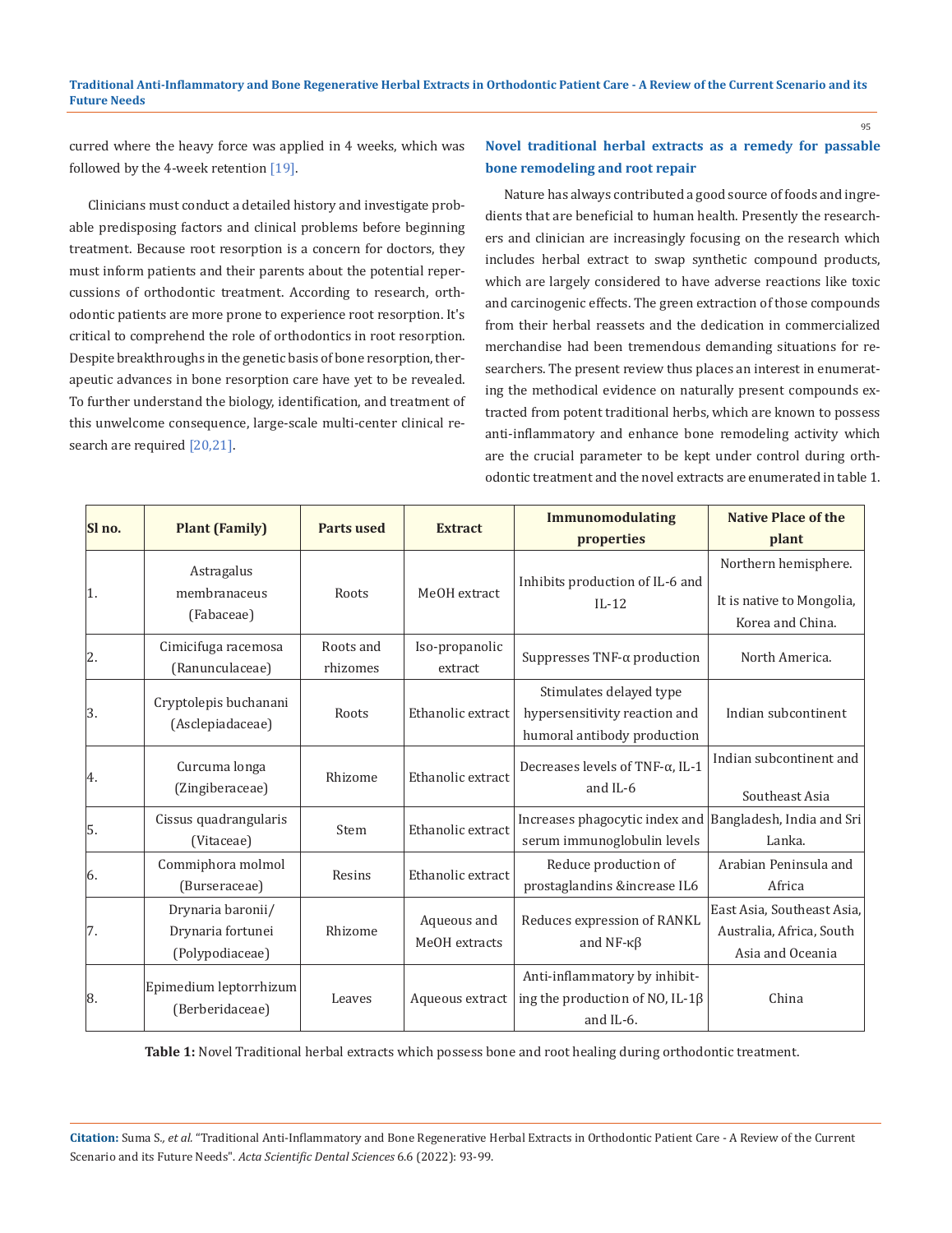**Traditional Anti-Inflammatory and Bone Regenerative Herbal Extracts in Orthodontic Patient Care - A Review of the Current Scenario and its Future Needs**

#### **Astragalus membranaceus (Family: Fabaceae)**

Traditional Chinese medicine has used it for ages to treat a variety of ailments, such as Wound healing, diabetes, leukemia, hypertension, eye illness, nephritis, cirrhosis, and uterine cancer are just a few examples. Many phytochemistry and pharmacological research in recent years have revealed that the polysaccharide component of Astragalus membranaceus is one of the most important bioactive components. Immune modulation, anti-inflammatory, anti-oxidation, anti-glomerulonephritis, anti-atherosclerosis, antidiabetes, and anti-tumor properties are among its many health advantages [22]. In current studies, it has been proved that formononetin; a bioactive phytoestrogen constituent of this plant is a favorable agent for the inhibition of osteoporosis [23]. Formononetin encourages angiogenesis and osteogenesis via the inhibition of osteogenic markers expression and inflammatory cytokines, thereby additionally stopping osteoarthritis with the aid of using promoting increase issue activation, endothelial restore and wound healing [24].

## **Cimicifuga racemosa (Ranunculaceae)**

Cimicifuga racemosa additionally referred to as Actaea racemosa, normally referred to as Black cohosh, Bugbane, Bugroot, Snakeroot, Fairy candle, Rattle root, Black root and Black snake root, is a local to North America. It is used withinside the remedy of osteoporosis and further bone associated problems such as osteomyelitis [25]. Cimicifuga racemosa additionally referred to as Actaea racemosa, normally referred to as Black cohosh, Bugbane, Bugroot, Snakeroot, Fairy candle, Rattle root, Black root and Black snake root, is a local to North America. It is used withinside the remedy of osteoporosis and further bone associated problems such as osteomyelitis [26,27].

#### **Cryptolepis buchanani (Asclepiadaceae)**

In India, it is commonly known as Harjoralata and Krishna Anantamul (Assamese), Karanta (Hindi), Kalasariba (Bengali), Jambasariba Khasi Kombatugiang and Garo Darikhal (Sanskrit). In Thailand, C. buchanani is known as "Thao En on" [28,29]. This plant is known as "gangron" and its fluid extricate treats breaks within the East Cyan area of Arunachal Pradesh [30]. Plant root ethanol extricate (95%) features a solid immunostimulatory impact. Verbal organization of causes diminished discharge of TNFα, postponed touchiness response, and humoral counter acting agent generation [31]. The study on Cryptolepis buchanani revealed that the decrease of tumor corruption factor-alpha (TNFalpha) discharge from LPS-stimulated human monocytic cell line (THP-1) was moreover illustrated in cells that were pre-incubated with the extricate [32]. An additional important feature of Cryptolepis buchanani is its low toxicity, especially by oral treatment, which significantly encourages clinical trials of this extract in the human.

#### **Curcuma longa (Zingiberaceae)**

An aromatic, herbaceous perennial herb, extensively cultivated in southeast Asian international locations like India, Bangladesh, Sri Lanka Pakistan, Myanmar, Indonesia, Madagascar, Laos, Vietnam, Cambodia, and Taiwan [33]. In Ayurveda, the rhizome is taken into consideration hot, bitter, pungent, astringent and dry component with lot of medicinal use. Curcumin, the primary energetic constituent found in rhizomes of C. longa improves each the bone microarchitecture through activation of microRNA-365 through regulating matrix metalloproteinase (MMP)-9 (81) and mechanical energy of bones through decreasing serum estradiol ranges in non-ovariectomized rats with everyday estrogen ranges, thereby growing cancellous bone formation, however in case of ovariectomized rats curcumin barely boom a few bone histo-morphometric parameters impaired through estrogen deficiency [34]. Curcumin management has been suggested to lower the stages of numerous proinflammatory cytokines viz. IL-1, IL-2, IL-6, TNF-α and MIP1α and lowering NF-κB activity, thereby reducing inflammatory responses [35].

## **Cissus quadrangularis (Vitaceae)**

Cissus quadrangularis (CQ) is regularly recognized as Asthi Samhara in Sanskrit (meaning reconciliation of bone), in English it generally called as Veldt Grape or Devil's backbone [36]. It is considered to one of the most important tradition herbal extracts in improving bone strength by enhancing osteogenesis [37]. A study reported that the CQ showed protected bone mass and microarchitecture of trabecular bone in animal study done on the rat. The reason for the same may be due to reduced inflammation and modulation of healing process through BMP and Wnt signaling pathways. They have also concluded that CQ can be a potential medicine to strengthen bone with no significant adverse effect [38]. A pilot study was done on six patients to test the efficacy of CQ in reducing pain, swelling and improving bone healing and the study revealed that there was reduction in pain and swelling when compared to

**Citation:** Suma S*., et al.* "Traditional Anti-Inflammatory and Bone Regenerative Herbal Extracts in Orthodontic Patient Care - A Review of the Current Scenario and its Future Needs". *Acta Scientific Dental Sciences* 6.6 (2022): 93-99.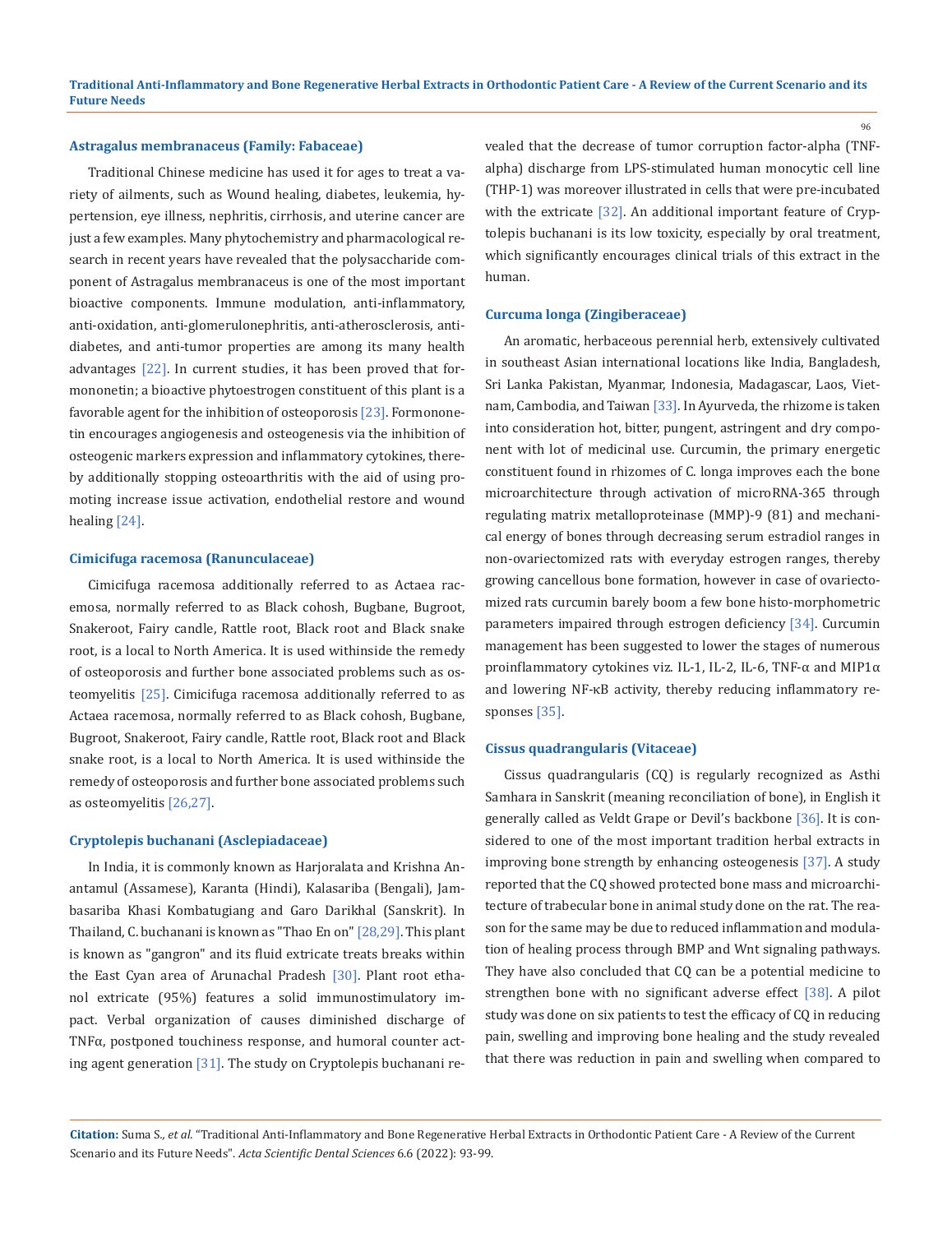control group and there was significant increase in Alkaline Phosphatase level which in turn contribute to enhanced bone healing [39].

## **Commiphora molmol (Burseraceae)**

Commiphora molmol it is a gum resin extracted from the stem part of the plant [40]. The oleo gum resinous exudate extracted from Commiphora molmol is commonly known as Myrrh, showed potent antibacterial, antiseptic, antiparasitic, antitussive and antioxidant property with no significant side effects [41].

## **Drynaria baronii/ Drynaria fortunei (Polypodiaceae)**

Drynaria fortune is an old Chinese herb Gusuibu, commonly used for the treatment and prevention of bone related disease [42]. Drynaria is also used to facilitate bone healing in stress fractures, knee pains and tooth related diseases [43]. An animal study found that the use of Drynaria extract promote osteoblast maturation there by improving the bone strength in mice [44].

## **Epimedium leptorrhizum (Berberidaceae)**

Epimedium leptorrhizum is commonly known as Chinese herbal medicine for more than 2000 years. Studies have revealed good curative effects for [sexual dysfunction,](https://www.sciencedirect.com/topics/medicine-and-dentistry/sexual-dysfunction) [osteoporosis,](https://www.sciencedirect.com/topics/medicine-and-dentistry/osteoporosis) cardiovascular diseases, [menstrual irregularity](https://www.sciencedirect.com/topics/medicine-and-dentistry/menstrual-irregularity), asthma, chronic [nephritis](https://www.sciencedirect.com/topics/medicine-and-dentistry/nephritic-syndrome), cancer, decreased immunity [45]. Its flavonoids have estrogen-like activity, thereby causing regulation of bone metabolism via the estrogen receptor pathway, with ALP activity and IL6, OPG (osteoprotegerin), MCSF, RANKL, BMP2, Cbfα1 (core binding). It further enhances osteoblast formation by increasing expression factor alpha subunit) 1) and SMAD4 (protein) involved in bone remodeling [46].

### **Conclusion**

The increased use of traditional herbal extract to treat different oral disease to overcome disadvantages of chemical drugs made researcher to do extensive studies related to the same. The current evidence suggests that there are many traditional herbal extracts are available to improve the bone healing and remodeling, so further research is indicated to prove the efficacy of traditional extract to avoid and improve the external apical root resorption.

## **Bibliography**

1. Li Y., *et al*[. "Orthodontic tooth movement: The biology and clin](https://pubmed.ncbi.nlm.nih.gov/29655409/)ical implications". *[The Kaohsiung Journal of Medical Sciences](https://pubmed.ncbi.nlm.nih.gov/29655409/)*  [34 \(2018\): 207-214.](https://pubmed.ncbi.nlm.nih.gov/29655409/)

- 2. [Wise GE and King GJ. "Mechanism of tooth eruption and](https://pubmed.ncbi.nlm.nih.gov/18434571/)  orthodontic tooth movement". *[Journal of Dental Research](https://pubmed.ncbi.nlm.nih.gov/18434571/)* 87 [\(2008\): 414-434.](https://pubmed.ncbi.nlm.nih.gov/18434571/)
- 3. King GJ., *et al*[. "Histomorphometric study of alveolar bone](https://pubmed.ncbi.nlm.nih.gov/1797055/)  [turnover in orthodontic tooth movement".](https://pubmed.ncbi.nlm.nih.gov/1797055/) *Bone* 12 (1991): [401-409.](https://pubmed.ncbi.nlm.nih.gov/1797055/)
- 4. S Asefi., *et al*[. "Innovative evaluation of local injective gel of](https://pubmed.ncbi.nlm.nih.gov/29497446/)  [curcumin on the orthodontic tooth movement in rats".](https://pubmed.ncbi.nlm.nih.gov/29497446/) *Dental [Research Journal](https://pubmed.ncbi.nlm.nih.gov/29497446/)* 15.1 (2018): 40.
- 5. [Liou EJ and Chang PM. "Apical root resorption in orthodontic](https://pubmed.ncbi.nlm.nih.gov/20152676/)  [patients with en-masse maxillary anterior retraction and in](https://pubmed.ncbi.nlm.nih.gov/20152676/)trusion with miniscrews". *[American Journal of Orthodontics](https://pubmed.ncbi.nlm.nih.gov/20152676/)  [and Dentofacial Orthopedics](https://pubmed.ncbi.nlm.nih.gov/20152676/)* 137 (2010): 207-212.
- 6. Mohandesan H., *et al*[. "A radiographic analysis of external](https://pubmed.ncbi.nlm.nih.gov/17229789/)  [apical root resorption of maxillary incisors during active](https://pubmed.ncbi.nlm.nih.gov/17229789/)  orthodontic treatment". *[European Journal of Orthodontics](https://pubmed.ncbi.nlm.nih.gov/17229789/)* 29 [\(2007\): 13439.](https://pubmed.ncbi.nlm.nih.gov/17229789/)
- 7. Sawicka M., *et al*[. "Interrupted orthodontic force results in less](https://pubmed.ncbi.nlm.nih.gov/25530465/)  [root resorption than continuous force in human premolars as](https://pubmed.ncbi.nlm.nih.gov/25530465/)  [measured by microcomputed tomography".](https://pubmed.ncbi.nlm.nih.gov/25530465/) *Folia Histochemi[ca et Cytobiologica](https://pubmed.ncbi.nlm.nih.gov/25530465/)* 52.4 (2014): 289-296.
- 8. Motokawa M., *et al*[. "Association between root resorption in](https://www.researchgate.net/publication/51541990_Association_between_root_resorption_incident_to_orthodontic_treatment_and_treatment_factors)[cident to orthodontic treatment and treatment factors".](https://www.researchgate.net/publication/51541990_Association_between_root_resorption_incident_to_orthodontic_treatment_and_treatment_factors) *Euro[pean Journal of Orthodontics](https://www.researchgate.net/publication/51541990_Association_between_root_resorption_incident_to_orthodontic_treatment_and_treatment_factors)* 34.3 (2012): 350-356.
- 9. Weltman B., *et al*[. "Root resorption associated with orthodon](https://pubmed.ncbi.nlm.nih.gov/20362905/)[tic tooth movement: A systematic review".](https://pubmed.ncbi.nlm.nih.gov/20362905/) *American Journal [of Orthodontics and Dentofacial Orthopedics](https://pubmed.ncbi.nlm.nih.gov/20362905/)* 137 (2010): 462- [476.](https://pubmed.ncbi.nlm.nih.gov/20362905/)
- 10. Ren H., *et al*[. "Comparison of cone-beam computed tomogra](https://pubmed.ncbi.nlm.nih.gov/22891767/)[phy and periapical radiography for detecting simulated apical](https://pubmed.ncbi.nlm.nih.gov/22891767/)  root resorption". *[The Angle Orthodontist](https://pubmed.ncbi.nlm.nih.gov/22891767/)* 83.2 (2013): 189-195.
- 11. Ludlow JB., *et al*[. "Effective dose of dental CBCT-a meta-analy](https://pubmed.ncbi.nlm.nih.gov/25224586/)[sis of published data and additional data for nine CBCT units".](https://pubmed.ncbi.nlm.nih.gov/25224586/)  *[Dentomaxillofacial Radiology](https://pubmed.ncbi.nlm.nih.gov/25224586/)* 44.1 (2015): 20140197.
- 12. [Eastell R and Hannon RA. "Biomarkers of bone health and](https://pubmed.ncbi.nlm.nih.gov/18412989/)  osteoporosis risk". *[Proceedings of the Nutrition Society](https://pubmed.ncbi.nlm.nih.gov/18412989/)* 67.2 [\(2008\): 157-166.](https://pubmed.ncbi.nlm.nih.gov/18412989/)

**Citation:** Suma S*., et al.* "Traditional Anti-Inflammatory and Bone Regenerative Herbal Extracts in Orthodontic Patient Care - A Review of the Current Scenario and its Future Needs". *Acta Scientific Dental Sciences* 6.6 (2022): 93-99.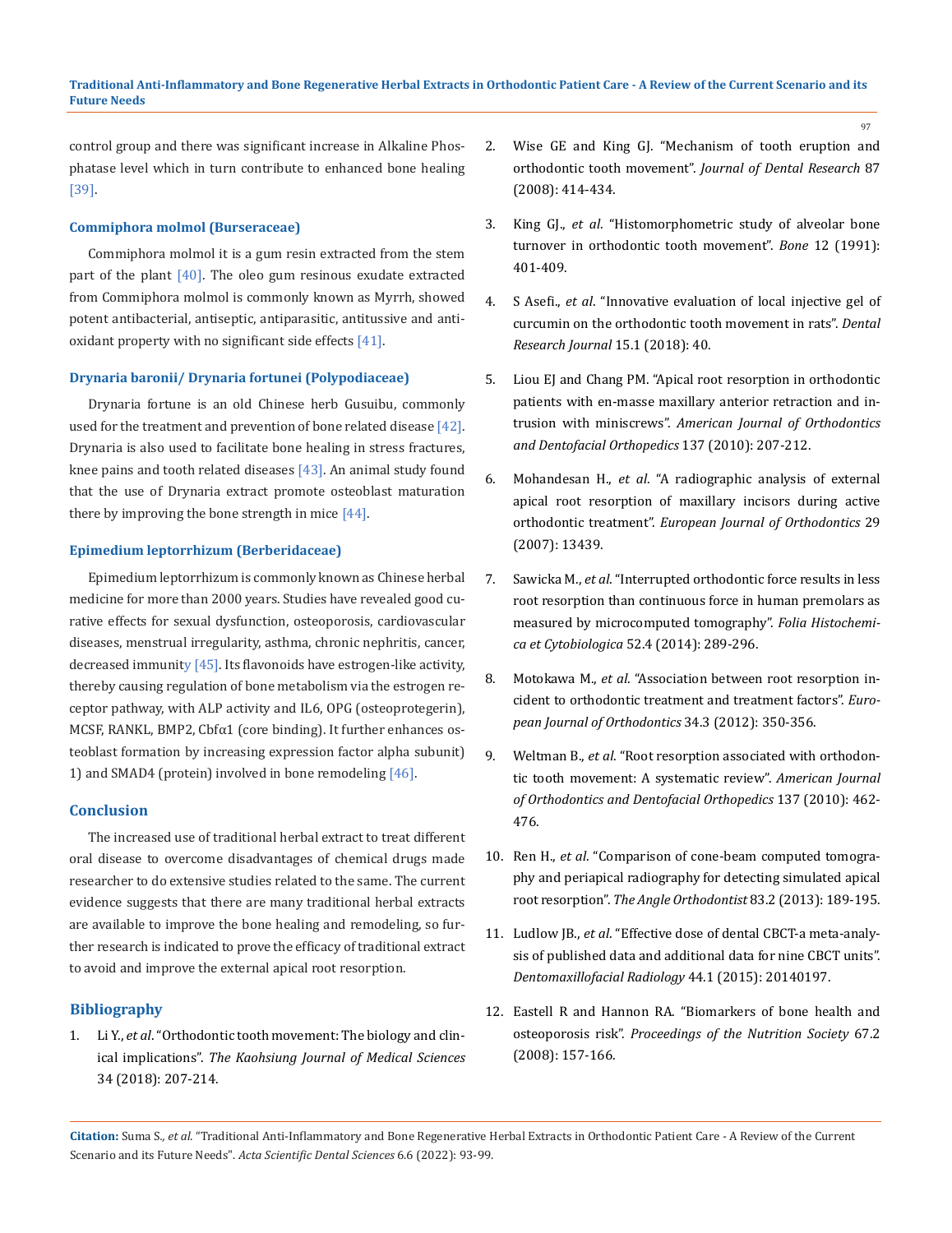- 13. He W-T., *et al*[. "Weak cation exchange magnetic beads coupled](https://pubmed.ncbi.nlm.nih.gov/27347465/)  [with MALDI-TOF-MS in screening serum markers in peri](https://pubmed.ncbi.nlm.nih.gov/27347465/)[menopausal women with osteopenia".](https://pubmed.ncbi.nlm.nih.gov/27347465/) *International Journal of [Clinical and Experimental Medicine](https://pubmed.ncbi.nlm.nih.gov/27347465/)* 9 (2016): 8136-8144.
- 14. [Liu L and Webster TJ. "In situ sensor advancements for osteo](https://pubmed.ncbi.nlm.nih.gov/27815807/)[porosis prevention, diagnosis, and treatment".](https://pubmed.ncbi.nlm.nih.gov/27815807/) *Current Osteoporosis Reports* [14 \(2016\): 386-395.](https://pubmed.ncbi.nlm.nih.gov/27815807/)
- 15. [Kuo TR and Chen CH. "Bone biomarker for the clinical assess](https://pubmed.ncbi.nlm.nih.gov/28529755/)[ment of osteoporosis: recent developments and future per](https://pubmed.ncbi.nlm.nih.gov/28529755/)spectives". *[Biomarker Research](https://pubmed.ncbi.nlm.nih.gov/28529755/)* 5 (2017): 18.
- 16. Owman-Moll P., *et al*[. "Continuous versus interrupted continu](https://pubmed.ncbi.nlm.nih.gov/8702064/)[ous orthodontic force related to early tooth movement and](https://pubmed.ncbi.nlm.nih.gov/8702064/)  root resorption". *[The Angle Orthodontist](https://pubmed.ncbi.nlm.nih.gov/8702064/)* 65.6 (1995): 395-401.
- 17. Owman-Moll P., *et al*[. "The effects of a four-fold increased orth](https://pubmed.ncbi.nlm.nih.gov/8791892/)[odontic force magnitude on tooth movement and root resorp](https://pubmed.ncbi.nlm.nih.gov/8791892/)[tions. An intra-individual study in adolescents".](https://pubmed.ncbi.nlm.nih.gov/8791892/) *European Jour[nal of Orthodontics](https://pubmed.ncbi.nlm.nih.gov/8791892/)* 18.3 (1996): 287-294.
- 18. Owman-Moll P., *et al*[. "Effects of a doubled orthodontic force](https://pubmed.ncbi.nlm.nih.gov/8670926/)  [magnitude on tooth movement and root resorptions. An inter](https://pubmed.ncbi.nlm.nih.gov/8670926/)individual study in adolescents". *[European Journal of Ortho](https://pubmed.ncbi.nlm.nih.gov/8670926/)dontics* [18.2 \(1996\): 141-150.](https://pubmed.ncbi.nlm.nih.gov/8670926/)
- 19. Cheng LL., *et al*[. "Physical properties of root cementum: Part](https://pubmed.ncbi.nlm.nih.gov/19732664/)  [13. Repair of root resorption 4 and 8 weeks after the applica](https://pubmed.ncbi.nlm.nih.gov/19732664/)[tion of continuous light and heavy forces for 4 weeks: a micro](https://pubmed.ncbi.nlm.nih.gov/19732664/)computed-tomography study". *[American Journal of Orthodon](https://pubmed.ncbi.nlm.nih.gov/19732664/)[tics and Dentofacial Orthopedics](https://pubmed.ncbi.nlm.nih.gov/19732664/)* 136 (2009): 320. e321-310.
- 20. [Topkara A. "External apical root resorption caused by orth](https://www.researchgate.net/publication/51793350_External_apical_root_resorption_caused_by_orthodontic_treatment_A_review_of_the_literature)[odontic treatment: A review of the literature".](https://www.researchgate.net/publication/51793350_External_apical_root_resorption_caused_by_orthodontic_treatment_A_review_of_the_literature) *European Jour[nal of Paediatric Dentistry](https://www.researchgate.net/publication/51793350_External_apical_root_resorption_caused_by_orthodontic_treatment_A_review_of_the_literature)* 12.3 (2011): 163-166.
- 21. [Aryal N and Jing M. "Root Resorption in Orthodontic Treat](https://www.researchgate.net/publication/325653573_Root_Resorption_in_Orthodontic_Treatment_Scoping_Review)ment: Scoping Review". *[Orthodontic Journal of Nepal](https://www.researchgate.net/publication/325653573_Root_Resorption_in_Orthodontic_Treatment_Scoping_Review)* 7.2 [\(2018\): 47-51.](https://www.researchgate.net/publication/325653573_Root_Resorption_in_Orthodontic_Treatment_Scoping_Review)
- 22. R Lawrence., *et al*[. "Glycan-based biomarkers for mucopolysac](https://pubmed.ncbi.nlm.nih.gov/23958290/)charidoses". *[Molecular Genetics and Metabolism](https://pubmed.ncbi.nlm.nih.gov/23958290/)* 111 (2014): [73-83.](https://pubmed.ncbi.nlm.nih.gov/23958290/)
- 23. Kaczmarczyk-Sedlak I., *et al*[. "Effect of formononetin on me](https://pubmed.ncbi.nlm.nih.gov/23762138/)[chanical properties and chemical composition of bones in](https://pubmed.ncbi.nlm.nih.gov/23762138/)

[rats with ovariectomy-induced osteoporosis".](https://pubmed.ncbi.nlm.nih.gov/23762138/) *Evidence-Based [Complementary and Alternative Medicine](https://pubmed.ncbi.nlm.nih.gov/23762138/)* (2013): 457052.

- 24. Huh JE., *et al*[. "Formononetin accelerates wound repair by the](https://pubmed.ncbi.nlm.nih.gov/20959155/)  [regulation of early growth response factor-1 transcription fac](https://pubmed.ncbi.nlm.nih.gov/20959155/)[tor through the phosphorylation of the ERK and p38 MAPK](https://pubmed.ncbi.nlm.nih.gov/20959155/)  pathways". *[International Immunopharmacology](https://pubmed.ncbi.nlm.nih.gov/20959155/)* 11.1 (2011): [46-54.](https://pubmed.ncbi.nlm.nih.gov/20959155/)
- 25. Wuttke W., *et al*[. "The non-estrogenic alternative for the treat](https://pubmed.ncbi.nlm.nih.gov/23459142/)[ment of climacteric complaints: Black cohosh \(Cimicifuga or](https://pubmed.ncbi.nlm.nih.gov/23459142/)  Actaea racemosa)". *[The Journal of Steroid Biochemistry and](https://pubmed.ncbi.nlm.nih.gov/23459142/)  [Molecular Biology](https://pubmed.ncbi.nlm.nih.gov/23459142/)* 139 (2014): 302-310.
- 26. [Nieves JW. "Skeletal effects of nutrients and nutraceuticals, be](https://pubmed.ncbi.nlm.nih.gov/23152094/)yond calcium and vitamin D". *[Osteoporosis International](https://pubmed.ncbi.nlm.nih.gov/23152094/)* 24.3 [\(2018\): 771-786.](https://pubmed.ncbi.nlm.nih.gov/23152094/)
- 27. Yang CL., *et al*[. "Identification of the bioactive constituent and](https://pubmed.ncbi.nlm.nih.gov/19835377/)  [its mechanisms of action in mediating the anti-inflammatory](https://pubmed.ncbi.nlm.nih.gov/19835377/)  [effects of black cohosh and related Cimicifuga species on hu](https://pubmed.ncbi.nlm.nih.gov/19835377/)[man primary blood macrophages".](https://pubmed.ncbi.nlm.nih.gov/19835377/) *Journal of Medicinal Chemistry* [52.21 \(2009\): 6707-6715.](https://pubmed.ncbi.nlm.nih.gov/19835377/)
- 28. Nutthiya Hanprasertpong., *et al*[. "Analgesic, Anti-Inflamma](https://pubmed.ncbi.nlm.nih.gov/25247198/)[tory, and Chondroprotective Activities of](https://pubmed.ncbi.nlm.nih.gov/25247198/) Cryptolepis buchanani Extract: In Vitro and In Vivo Studies". *[BioMed Research](https://pubmed.ncbi.nlm.nih.gov/25247198/)  [International](https://pubmed.ncbi.nlm.nih.gov/25247198/)* (2004): 8.
- 29. Tayung K and Saikia N. "*[Cryptolepis buchanani](http://nopr.niscair.res.in/bitstream/123456789/25969/1/IJTK%202%284%29%20371-374.pdf)* A less known [medicinal plant used in bone fracture".](http://nopr.niscair.res.in/bitstream/123456789/25969/1/IJTK%202%284%29%20371-374.pdf) *Indian Journal of Tradi[tional Knowledge](http://nopr.niscair.res.in/bitstream/123456789/25969/1/IJTK%202%284%29%20371-374.pdf)* 2 (2003): 371-373.
- 30. [C Sittiwet and D Puangpronpitag. "Anti-Bacterial Activity](https://www.researchgate.net/publication/240989350_AntiBacterial_Activity_of_Cryptolepis_buchanani_Aqueous_Extract)  of Cryptolepis buchanani Aqueous Extract". *[International Jour](https://www.researchgate.net/publication/240989350_AntiBacterial_Activity_of_Cryptolepis_buchanani_Aqueous_Extract)[nal of Biological Chemistry](https://www.researchgate.net/publication/240989350_AntiBacterial_Activity_of_Cryptolepis_buchanani_Aqueous_Extract)* 3 (2009): 90-94.
- 31. Aul A., *et al*[. "Immunopotentiating properties of Cryptolepis](https://pubmed.ncbi.nlm.nih.gov/19170143/)  buchanani root extract". *[Phytotherapy Research](https://pubmed.ncbi.nlm.nih.gov/19170143/)* 17.10 (2003): [1140-1144.](https://pubmed.ncbi.nlm.nih.gov/19170143/)
- 32. [Laupattarakasem P.,](https://pubmed.ncbi.nlm.nih.gov/16831527/) *et al*. "*In vitro* and *in vivo* anti-inflamma[tory potential of Cryptolepis buchanani".](https://pubmed.ncbi.nlm.nih.gov/16831527/) *Journal of Ethnopharmacology* [108.3 \(2006\): 349-354.](https://pubmed.ncbi.nlm.nih.gov/16831527/)
- 33. Akbar S. "*Curcuma longa* L. (Zingiberaceae). In: Handbook of 200 Medicinal Plants". Springer Cham (2020).

**Citation:** Suma S*., et al.* "Traditional Anti-Inflammatory and Bone Regenerative Herbal Extracts in Orthodontic Patient Care - A Review of the Current Scenario and its Future Needs". *Acta Scientific Dental Sciences* 6.6 (2022): 93-99.